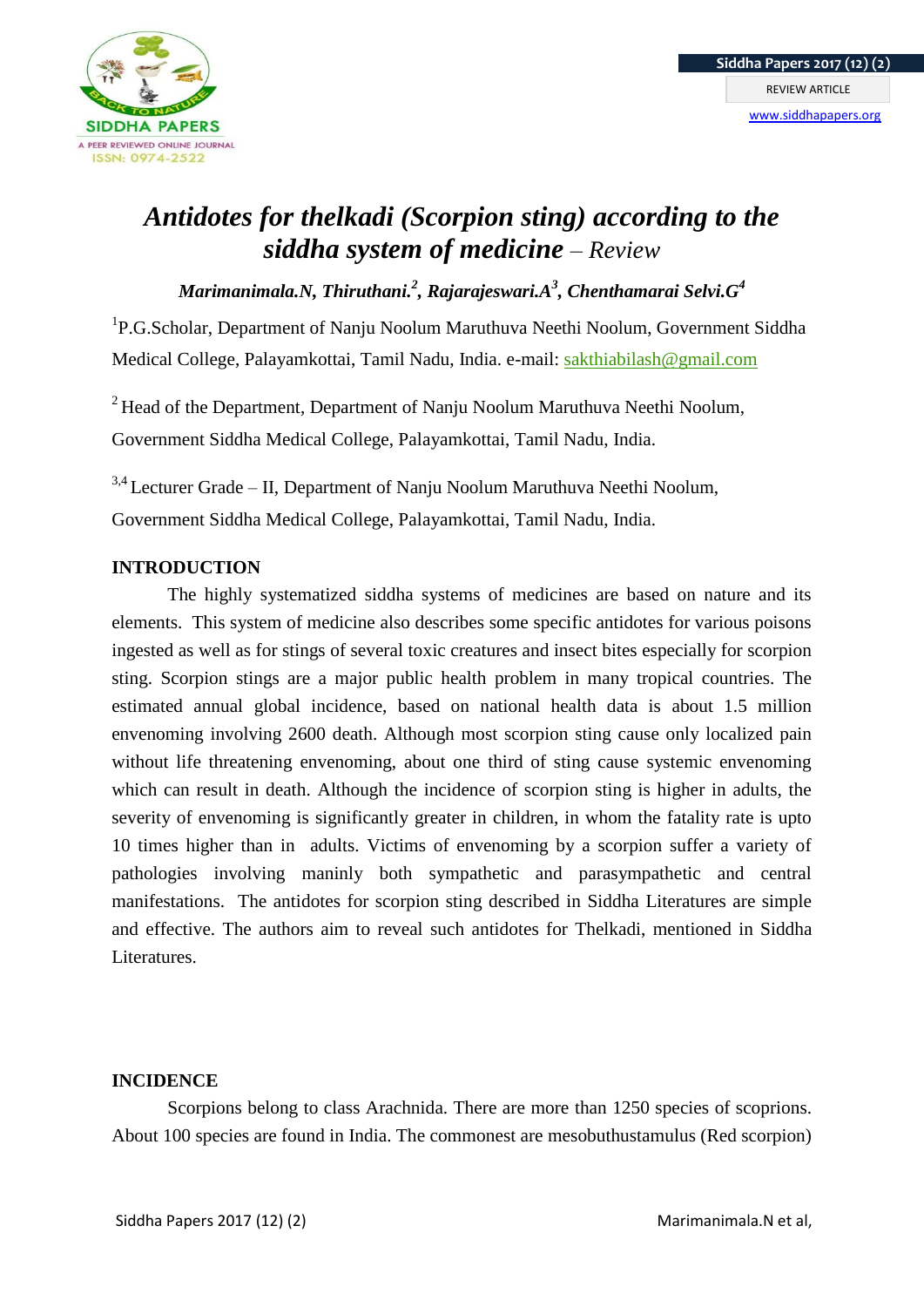and palamneusswammerdami (Black scorpion). The former is more venomous.Fatality is rare as dose in sting is not lethal.

In Asia epidemiological data on scorpion stings is scarce. India is the most affected with a reported incidence of 0.6%. A retrospective analysis of the calls received by the national poison information centre (NPIC) between April 1999 and March 2002 showed that out of 995 calls 6 involved scorpion sting. During hot months March to June and September to October daily cases of sever scorpion sting are received at endemic areas western Maharashtra, Karnataka, Andhrapradesh, Saurashtra and Tamil Nadu. 11-15 severe scorpion sting due to MesobuthusTamulus species of scorpion per month reported from kokan region. Higher incidence of Scorpion sting occurred during hot months attributed to increase in agriculture activities.

#### **Prevalence:**

Previous studies indicate a high prevalence of scorpion envenomation as well as related mortality in developing countries compared to developed nations, reflecting a lack of adequate health care facilities, low socio economic backgrounds and inadequate authentic information about this affliction in poor regions. In a related review study by cippaux and Goyffon, Seven areas were identified as more at risk, including saharan Africa (North), Sahelian Africa, South Africa, the Near, and Middle East, southern India, Mexico and Southern Latin America and the region east of the Andes, Where the total at risk population is 2 – 3 billion. In middle Eastern countries there are almost 52 toxic scorpion species, most of which are found in Iran, due to its favourable geographic and climatic indicators. More than 42, 500 cases of scorpion stings per year in Iran have been reported, of which , despite appropriate treatments

## **TYPES OF THEL (SCORPION)**

These are twelve varieties of scorpions of which the following ten are common.

- 1. *VenThel* (White scorpion)
- 2. *Chen Thel (*Red scorpion)
- 3. *Karunthel*(Black scorpion)
- 4. *ChithiraThel (*Multicoloured scorpion)
- *5. Kollitheal*
- *6. Sannitheal*
- 7. *Siruthel*(Small scorpion)
- 8. *Perunthel*(Big scorpion)
- *9. Sinai thel*
- 10. *Nattuvakali* (Crab clawed scorpion)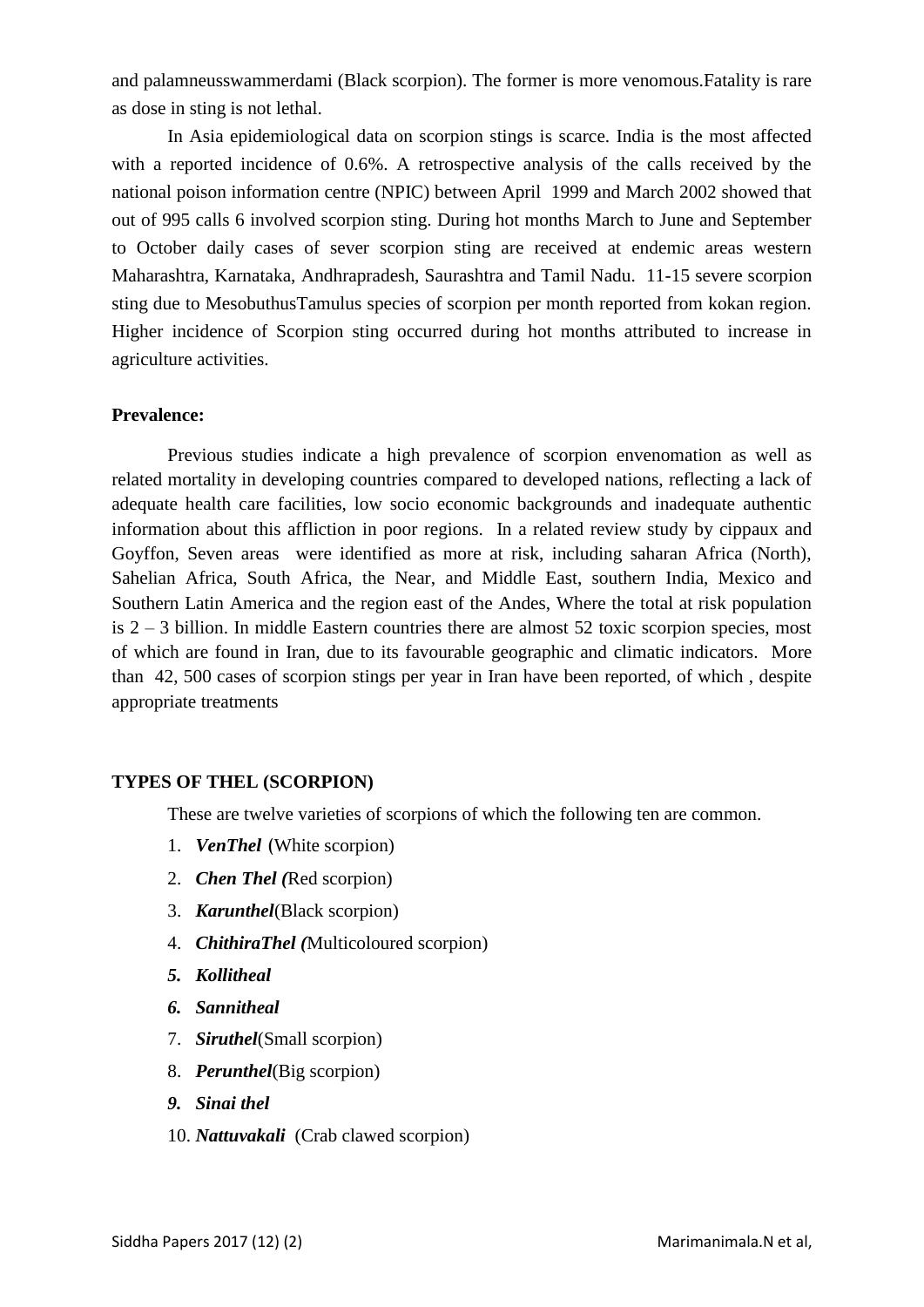#### **VENOM**

Scorpion venom is clear, colourless fluid and contains following toxic compounds

- $\triangleright$  Neurotoxin
- $\triangleright$  Haemotoxin
- $\triangleright$  Phospholipase
- > Hyaluronidase
- $\triangleright$  Serotonin
- $\triangleright$  Its toxicity is more than that of snakes, but only a small quantity is injected.

## **MECHANISM OF ACTION:**



## **SIGNS AND SYMPTOMS**

- **Local**
	- o Increasing local pain. The pain is typically described as burning and excruciating
	- o Swelling
	- o Redness
	- o Itching
	- o Ecchymoses

## **Systemic**

o Sweating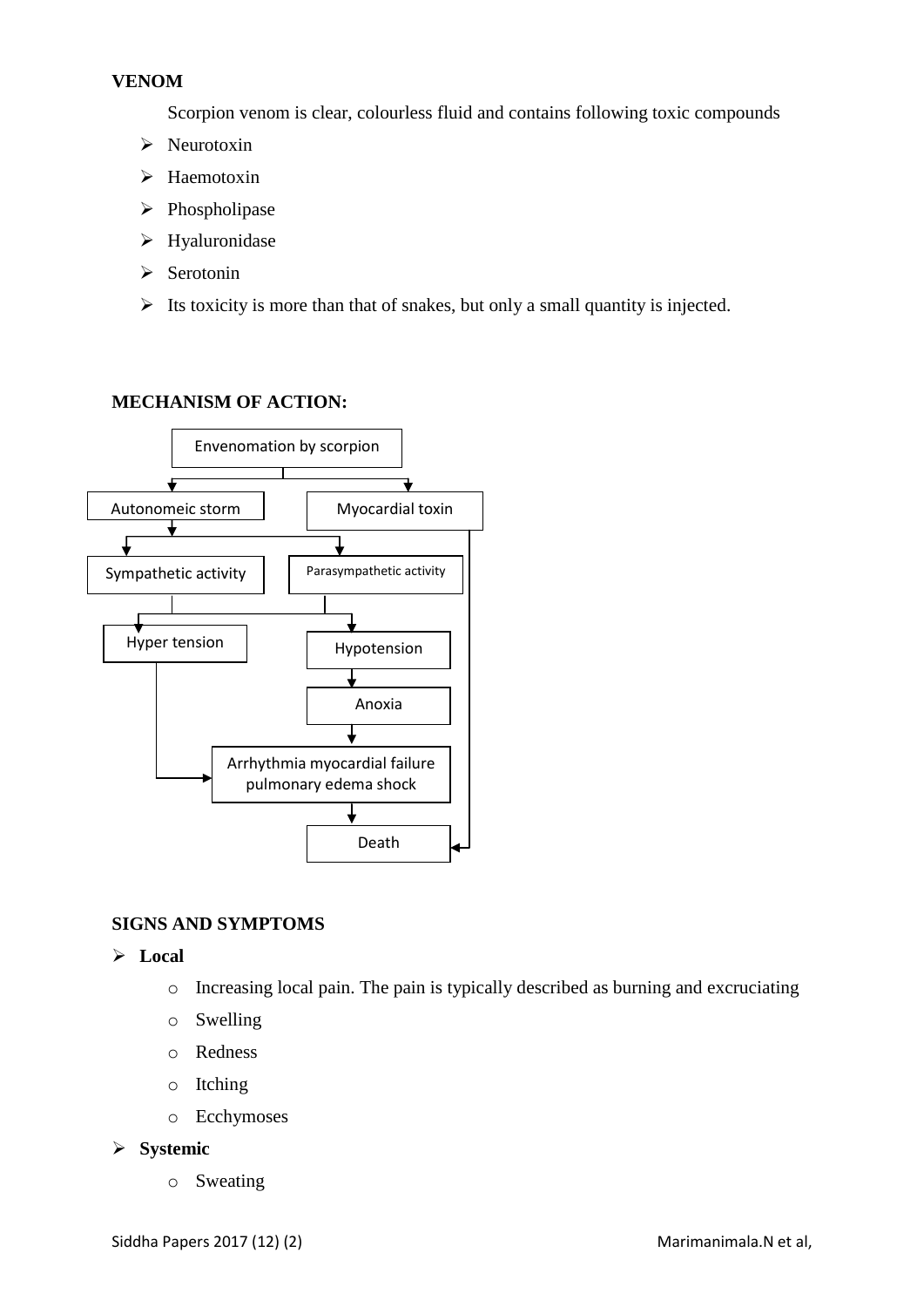- o Urticaria
- o Salivation
- o Vomitting
- o Breathlessness and cough
- o Hemoptysis
- o Priapism
- o Hypertension
- o Bradyarrhythmias
- o Pulmonary oedema
- o Myocarditis
- o Myocardial ischemia
- o Restlessness
- o Giddiness
- o Convulsions

Intracerebralhemorrhage leading to paralysis.

#### **COMPLICATION:**

The very old and the very young are most likely to die of untreated venomous scorpion sting. The causes is usually heart (or) respiratory failureoccuring some hour after the sting. Another possible complication of scorpion stings, though rare, is severe allergic reactions (Anaphylaxis)

- Cellulitis &abscess formation at sting site
- Dilated cardiomyopathy
- Ankylosis of small joints if the sting occurs at a joint
- Persistent paresthesia
- Respiratory arrest
- Cardiac arrest
- Shock
- Seizures
- Rhabdomyolysis
- Renal failure
- Pancreatitis
- Antirenin anaphylaxis
- Death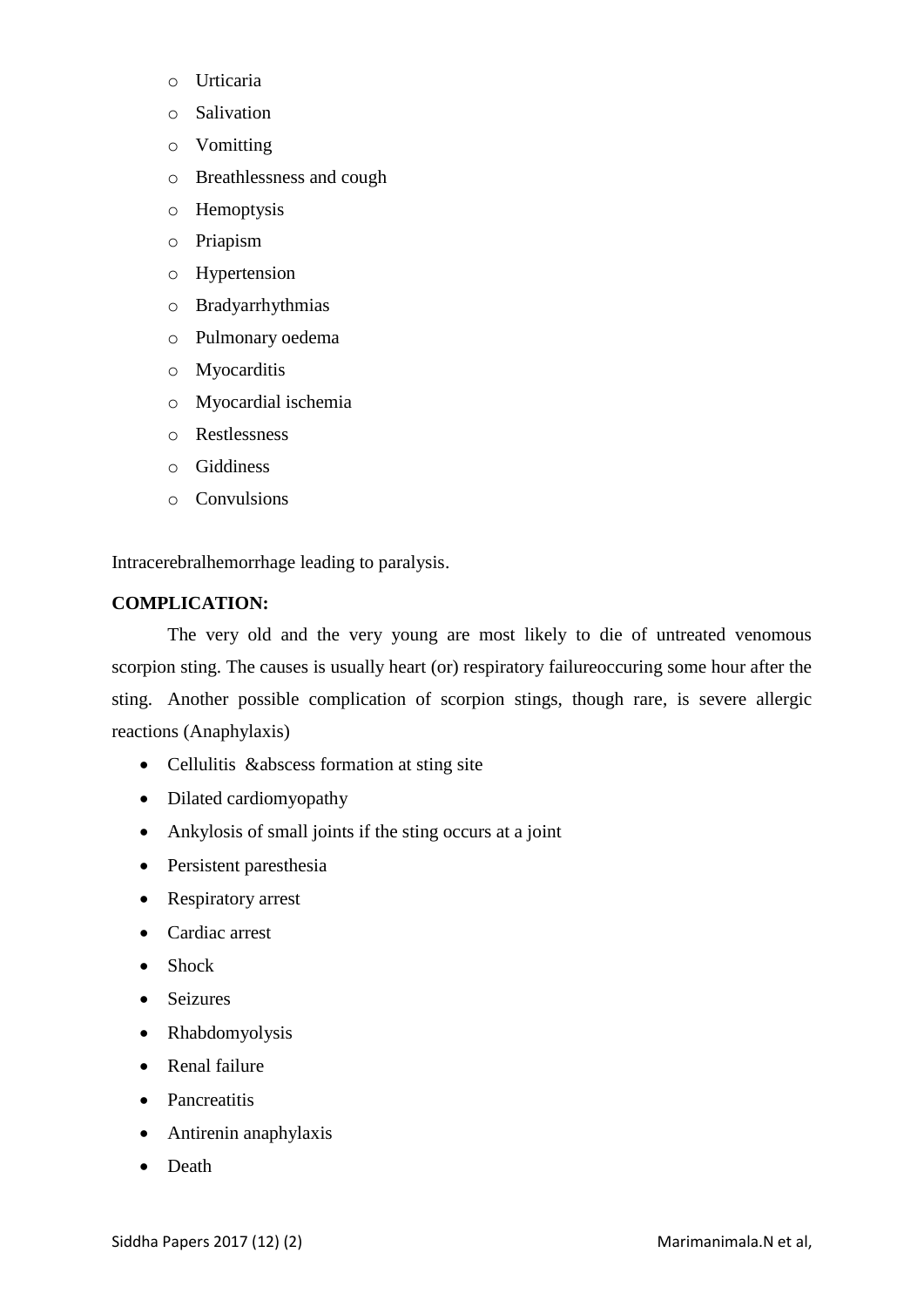## **GENERAL MANAGEMENT:**

- Immobilized affected limb
- Oxygen administration
- Local ice application
- Clean the wound with mild soap and water
- Do not cut into the wound (or) apply suction
- If a child is 5 years (or) younger is stung seek, evaluation by the medical caregiver.

| S.No | <b>Text Book</b> (or) Reference                                          | Form of<br><b>Medicine</b><br>(or)<br><b>Formulation</b> | <b>Ingredients</b>                                                                                 | Dosage (or)<br><b>Method of</b><br><b>Application</b> | <b>Indication</b>                       |
|------|--------------------------------------------------------------------------|----------------------------------------------------------|----------------------------------------------------------------------------------------------------|-------------------------------------------------------|-----------------------------------------|
| 1.   | Vishavaithiyasindhamani                                                  | Fine Powder                                              | Chukku<br>(Zingiberofficinale)<br>Milagu (Piper nigrum)<br>Vendhayam<br>(Trigonellafoenum) etc.,   | 1 Panavadai<br>$(488$ mgm $)$                         | Scorpion,<br>Natuvakali&Seyaan<br>sting |
| 2.   | NanjuMurivuNool                                                          | Paste Form                                               | GollanGovai (Corollo<br>carpus epigaeus) etc.,                                                     | External                                              | <b>Black Scorpion</b><br>sting          |
| 3.   | Therayarvaithiyakaaviyam $-1500$                                         | Paste form                                               | Peria-Nankai<br>(Polygala elongata) etc.,                                                          | Fumigation                                            | Scorpion sting                          |
| 1.   | VishaVaithiyaAarudaNool                                                  | Paste Form                                               | Erukku Leaf<br>(Calotropisgigantea) etc.,                                                          | Sundaialavu<br>(0.798gm)                              | Scorpion sting                          |
| Б.   | Vishamurivupoochukadivaithiyam                                           | Fine powder                                              | Thumbai Leaf<br>(Leucasaspera)<br>Manjal (Curcuma longa)<br>etc.,                                  | Internal                                              | Scorpion sting                          |
| б.   | SarabendraVaithiyaMuraigal                                               | Anointing                                                | Vetrillai Leaf<br>(Piper betel) etc.,                                                              | External                                              | Scorpion sting                          |
| 7.   | Agasthiyarmani 4000<br>ennumvaithiyasindhamanivenba<br>4000- part $-$ II | Paste form                                               | Kuppaimeni leaf<br>(Acalyphaindica)<br>Gingelly oil<br>Mango seed<br>(Mangiferaindica) etc.,       | External                                              | Scorpion sting                          |
| 3.   | Thanjai Vaithiya Raja Sindhamani<br>$Part - II$                          | This oil is<br>used for all<br>scorpion<br>sting         | Iluppai leaf<br>(Madhucalongi folia)<br>Uppu (Sodium chloride)<br>Vembu Oil<br>(Azadirachtaindica) | 1 Panavedai<br>$(488$ mgm $)$                         | Scorpion and<br>Natuvakali sting        |
| P.   | Anubogavaithiyamperukural                                                | paste form                                               | Navasaram (Ammonia<br>chloridum) Sunnambu<br>(Limestone) etc.,                                     | External                                              | Scorpion sting                          |
| 10.  | Sarabedrarvaithiyamuraigal                                               | Paste form                                               | manjal<br>(Curcuma longa) etc.,                                                                    | fumication                                            | Scorpion sting                          |
| 11.  | Patharthagunasindhamani                                                  | Fine powder                                              | Kuntri root<br>(Abrusprecatorius)                                                                  | Internal                                              | Scorpion & Snake<br>poison              |

## **REVIEW OF LITERATURE**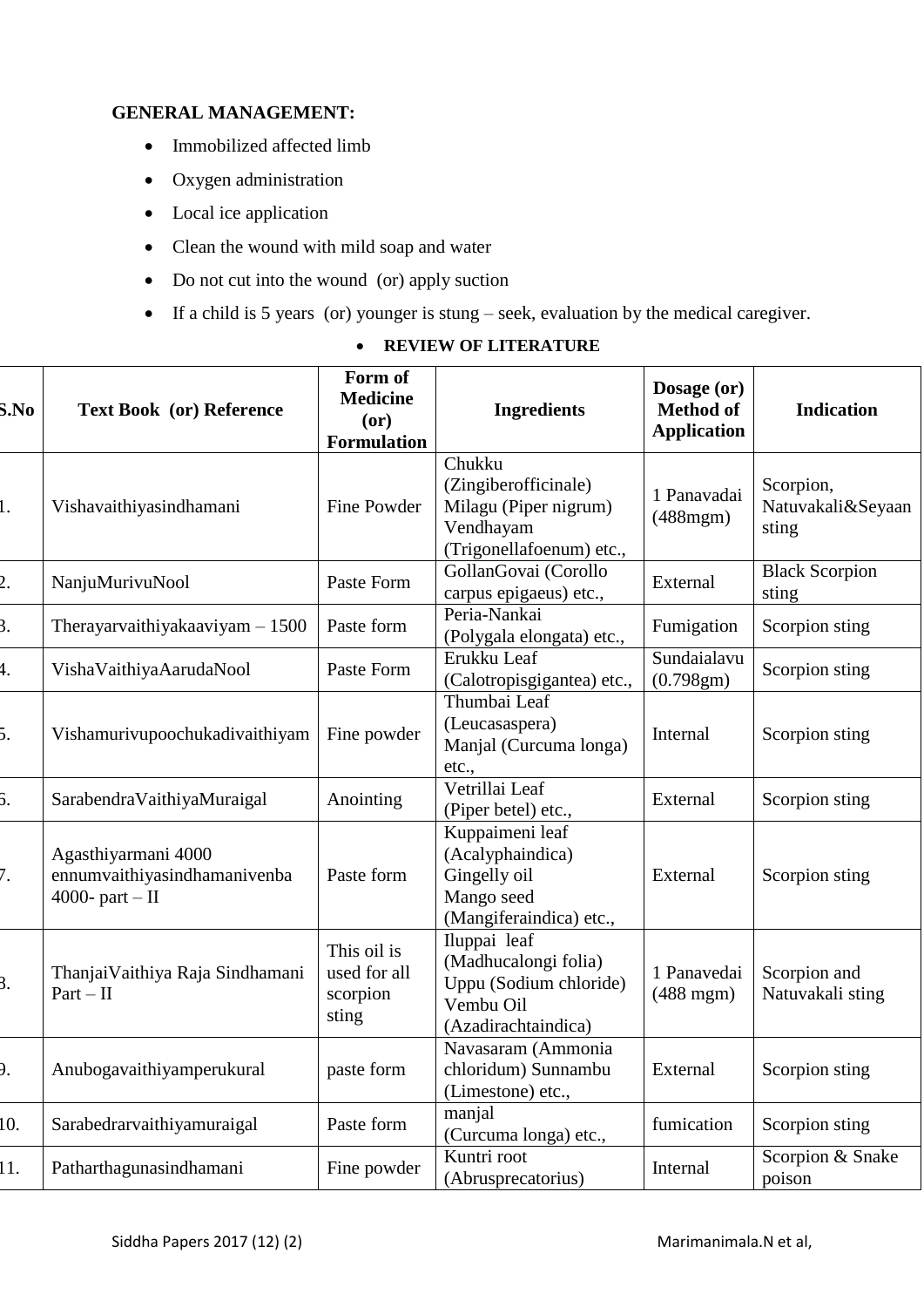|     |                                                            |              | &Goat's urine etc.,                                                                   |                               |                                                             |
|-----|------------------------------------------------------------|--------------|---------------------------------------------------------------------------------------|-------------------------------|-------------------------------------------------------------|
| 12. | SarabedirarVaithiyaMuraigal                                | Paste form   | Pagal leaf<br>(Momordicacharantia)<br>etc.,                                           | External                      | Scorpion sting                                              |
| 13. | PulipaniMarunthugal                                        | Paste form   | PeriyaNankai<br>(polygala elongata)<br>water etc.,                                    | External                      | Scorpion sting                                              |
| 14. | Yugimunivaithiyakaaviyam                                   | Paste form   | Camphor & water etc.,                                                                 | External                      | Scorpion sting                                              |
| 15. | Siddha MaruthuvaKalanchiyam                                | Paste form   | Thumbai leaf<br>(Leucasaspara<br>Thelkodukku leaf<br>(Heliotropiumindicum)<br>etc.,   | External                      | Scorpion sting                                              |
| 16. | Parambarai siddha<br>mooligaimarunthukal                   | Fine powder  | Erukku Leaf<br>(Calotropisgigantea)<br>Thulasi<br>(Ocimum sanctum) etc.,              | Internal                      | Scorpion sting                                              |
| 17. | KosayiAnubogavaithiya brahma<br>ragasiyam -<br>$Part - II$ | Decoction    | Milagu (Piper nigrum),<br>Manjal (Curcuma longa),<br>Kundrimani<br>(Abrusprecatorius) | Internal                      | Scorpion sting                                              |
| 18. | Anubogavaithiyam                                           | Paste Form   | Erukku Leaf<br>(Calotropisgigantea<br>Vellaipundu<br>(Allium sativum) etc.,           | External                      | Scorpion sting                                              |
| 19. | Vaithiyathirattu                                           | Nasal drop   | Kalan<br>(Agaricuscampestris) and<br>Hot water                                        | External                      | Scorpion sting                                              |
| 20. | Dhanvantrikalaignanam 500                                  | paste form   | Puli leaf<br>(Tamarindusindica) etc.,                                                 | External                      | Scorpion and<br>Wasp's sting                                |
| 21. | KosayiAnubogavaithiya brahma<br>ragasiyam - part $-I$      | Fermentation | Uppu (Sodium chloride)<br>Ellu Oil<br>(Sesamumindicum) and<br>Water etc.,             | External                      | Scorpion sting                                              |
| 22. | Parambariya Siddha<br>vishamaruthuvaSeigichaimuraigal      | Ear drop     | Kuppaimeni Leaf<br>(Acalypaindica)<br>and Uppu (Sodium<br>Chloride) etc.,             | External                      | Scorpion sting                                              |
| 23. | AnubogaVaithiyam                                           | Ear drop     | Uppu (Sodium Chloride)<br>and Water etc.,                                             | External                      | Scorpion sting                                              |
| 24. | Vishamurivupoochukadivaithiyam                             | Fine powder  | Erukku Leaf<br>(Calotropisgigantea)<br>Milagu<br>(Piper nigrum) etc.,                 | 30ml<br>(Internal)            | Scorpion sting                                              |
| 25. | VishavaithiyaSinthamani                                    | Thailam      | Thantri seed<br>(Terminaliabellerica)<br>Kadukkai<br>(Terminaliachebula) etc.,        | 1 Panavedai<br>$(488$ mgm $)$ | Scorpion,<br>Pudaiyan,<br>Natuvakali, and<br>Sundeli sting. |
| 26. | NanjuMurivuNool                                            | Pills form   | Camphor &<br>Caesalpiniacristataetc                                                   | External                      | Scorpion sting                                              |
| 27. | VishavaithiyaAarudaNool                                    | Paste form   | Kadambu seed                                                                          | External                      | <b>Scorpion Sting</b>                                       |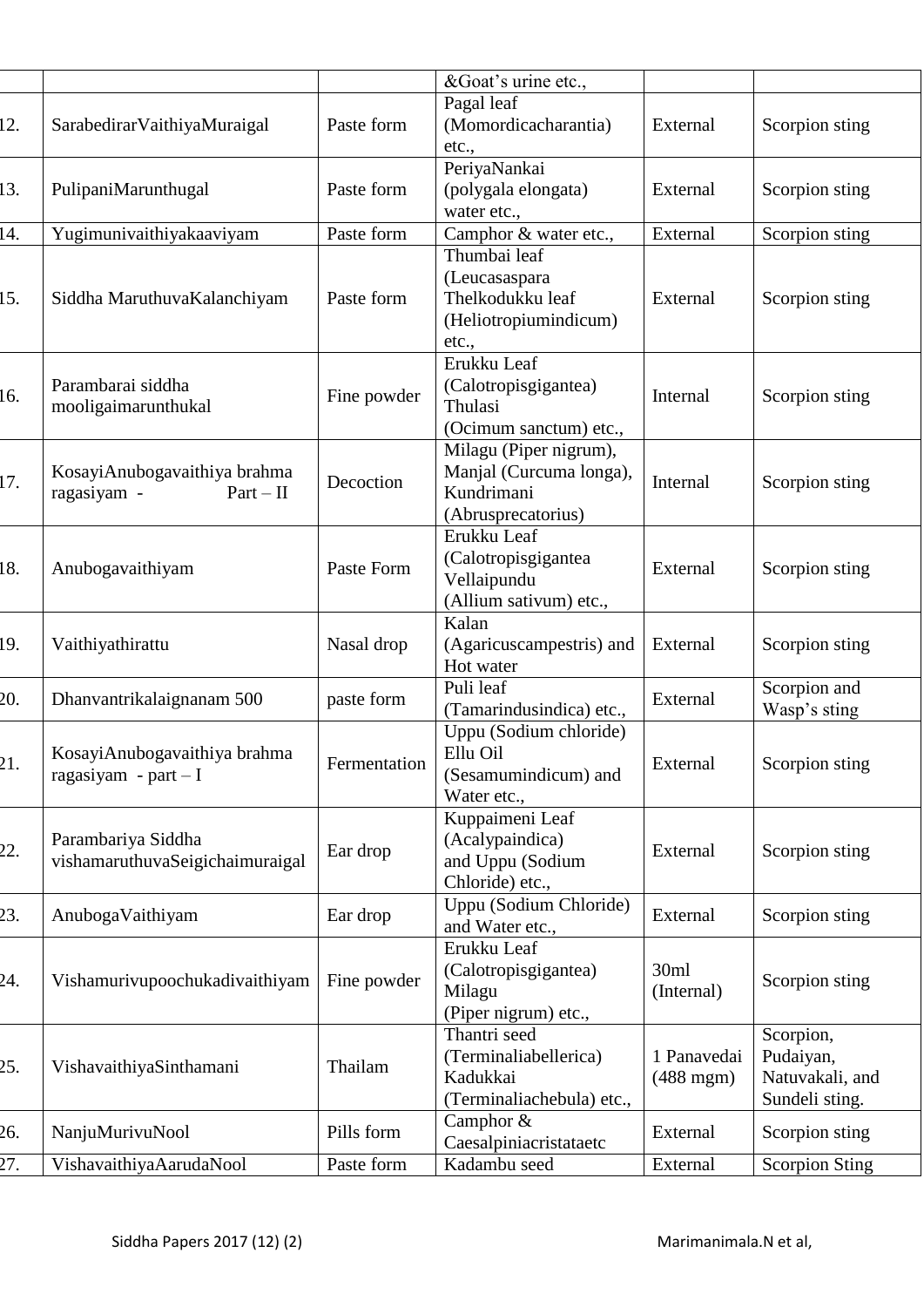#### **SUMMARY**

The antidotes above cited are described in siddha system of medicines. In this world the rare human birth will be enjoyable only if it is free from diseases, and also from stings of several toxic creatures and insect bites.

The methods of preparation of the antidotes for such insect bites mentioned in above siddha literature are not difficult. "SarabendrarVaidhiyaMuraigal" describes antidote for scorpion bite and it is a sample of effective antidote. "VishavaithiyaAarudaNoolgal" describes another effective & essential antidote.

#### **CONCLUSION**

Even today treating the poisonous cases and insect bites is a challenge to the modern medical profession. But treating such poisonous cases through the siddha system of medicines seems to be more faithful and economical. If the siddha literatures about antidotes are usefully explored, many antidotes for insect bites especially for scorpion bites can be brought out.

#### **ACKNOWLEDGEMENT**

I wish to express my gratitude and acknowledgement to The vice-chancellor, The Tamil Nadu Dr.M.G.R. Medical University, Guindy, Chennai. The Director of Indian Medicine and Homeopathy and the Joint Director of Indian Medicine and Homeopathy Chennai and specially thank to The Principal, Government Siddha Medical College, palayamkottai and to Dr. Thomas M.Walter, Mrs.N.Lakshmi, N.Sakthivel, P.Senthil, Dr. S. Tamilarasi M.D., Dr.C.Vimala, M.D., Dr.WilsStubert, M.D., Dr.Ananthi, Dr.Menaka for their full support to complete this study.

#### **REFERENCES**

- 1. Dr.K.S.Narayana Reddy and Dr.O.P.Murthy, M.D., Essential of Forensic Medicine and Toxicology, 33rd Edition- 2014. Pg.No.566.
- 2. SirumanavurMuniasamyMudaliyar, VishaVaithiyaSindhamani, Pg.No.70.
- 3. K.S.MurugesaMudaliyar, A Text book of NanjuMurivuNool, Published by Department of Indian Medicine and Homeopathy, Chennai. 4<sup>th</sup> edition. 2005 Pg.No.123.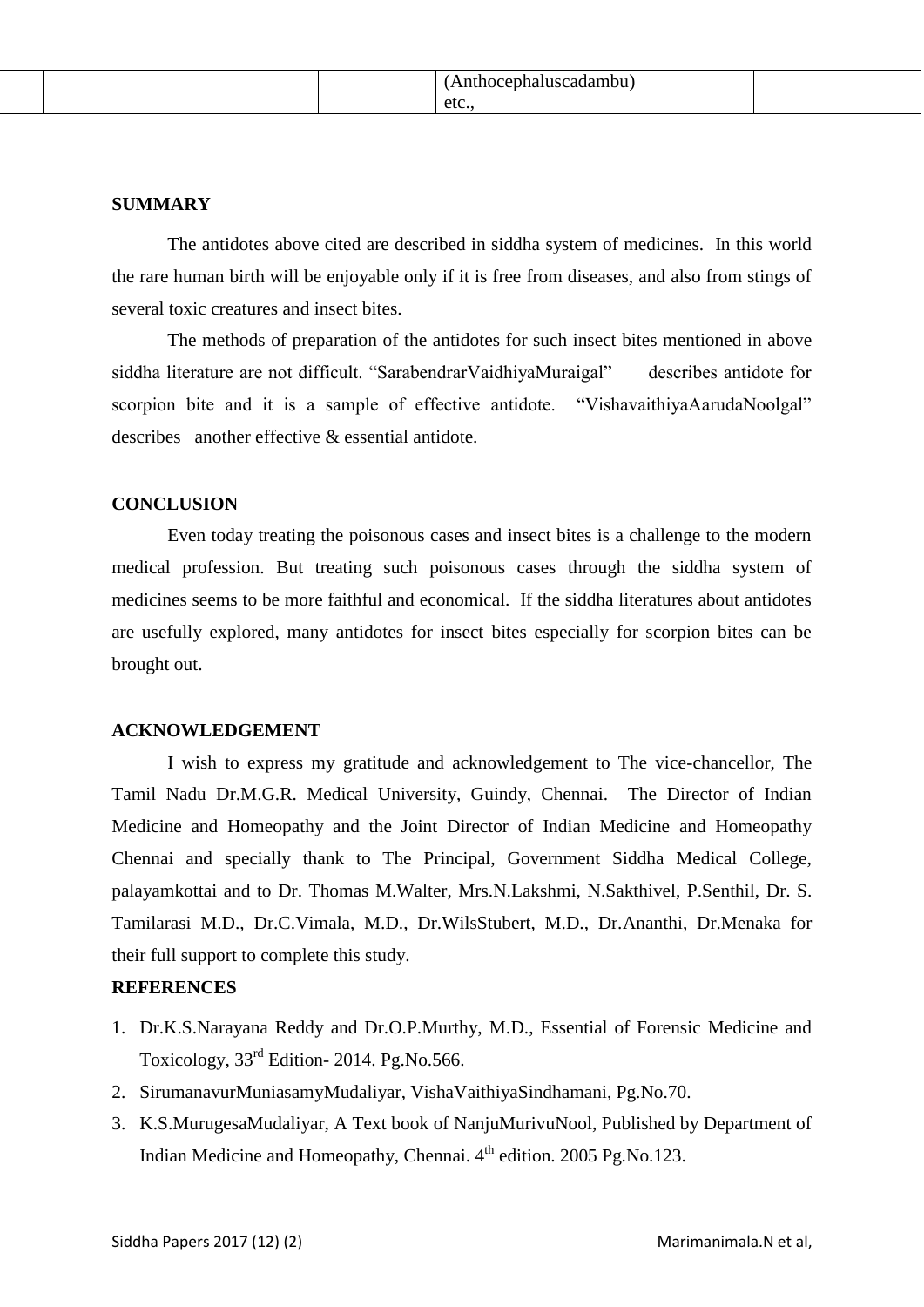- 4. S.P.Ramachandran, TheraiyarVaithiyaKaaviyam 1500, Published by ThamaraiNoolagam, Chennai. 1st edition. 1993. Pg.No.18.
- 5. HimmatroSalubaBawaskar and PramodiniHimmatroBawaska, Scorpion Sting Update, JAPA, January 2012, Vol.60. ISBN 0045772.
- 6. S.P.Ramachandran, VishaVaithiyaAarudaNool 2000, Pg.No.60.
- 7. Aabasthamban, VishaMurivuPoochukadivaithiyam 2011, Pg.No.50.
- 8. Dr.S.Prema, M.D(s).,Agasthiyarmani 4000 ennumvaithiyasindhamanivenba 000 part II, Published by ThamaraiNoolagam, Chennai. 1<sup>st</sup> edition. 1996. Pg.No.161.
- 9. K.ShanmugaMudaliyar, ThanjaiVaithiya Raja Sindhamani Part- II, Pg.No.184.
- 10. Dr.ThirumalaiNatarajan, RIMP, AnubogaVaithiyamPerukural, Published by ThamaraiNoolagam, Chennai.  $1<sup>st</sup>$  edition. 1996 . Pg. No.199, 168 & 65.
- 11. Dr.S.Venkatrajan, L.I.M., Sarabendrarvaithiyamuraigal, Published by SaraswathyMahalNoolagam, Chennai.  $5<sup>th</sup>$  edition. 2005. Pg.No.93, 84 & 95.
- 12. Dr.K.S.MurugesaMudaliyar, PatharthaGunaChinthamani, Published by Department of Indian Medicine and Homeopathy, Chennai. 1<sup>st</sup> edition. 1936. Pg.No.198.
- 13. V.V.PillaiMD.Dcl., Textbook of Forensic Medicine & Toxicology, Paras Medical Publisher, Hyderabed, New Delhi. Ist Edition. 1965.Pg.No.150.
- 14. M.C.Subramanian, PulipaniMarunthugal, Published by ThamaraiNoolagam, Chennai. 1<sup>st</sup> edition.1991. Pg.no.99
- 15. R.C.Mohan, YugimuniVaithiyaKaaviyam, Published by ThamaraiNoolagam, Chennai. 1<sup>st</sup> Edition. 2002. Pg.No.82.
- 16. K.R.Ramasamy, Siddha MaruthuvaKalanjiam, 2011, Pg.No.101.
- 17. Dr.V.Ganapathy, Parambarhai Siddha MooligaiMarunthugal, Pg.No.2.
- 18. Dr.S.V.Ramachandran, KosayiAnubogaVaithiya Brahma Ragasiyam, Part II, Published by ThamaraiNoolagam, Chennai. 1<sup>st</sup> Edition. 1999 . Pg.No.96.
- 19. ThirumalaiNatarajan ,AnubogaVaithiyam, Published by ThamaraiNoolagam , Chennai. 1<sup>st</sup> Edition. 1988. Pg.no. 199 and 168.
- 20. S.P. Ramachandran, Dhanvantrikalaignanam 500, Published by ThamaraiNoolagam, Chennai.  $1<sup>st</sup>$  Edition. 1998. Pg. No. 82.
- 21. S.R. Ramachandran, KosayiAnubogaVaithiya brahma ragasiyam Part -1. Published by ThamaraiNoolagam, Chennai. 1<sup>st</sup> Edition. 1999.
- 22. VivekandhaKothiram, Parambarai siddha vishamaruthuvaseigichimuraigal. Pg.No.18.
- 23. Abasthmban, Vishamurivupoochukadivaithiyam , 2001. Pg.No.82.
- 24. MuniyasamyMudhaliyar, Vishsavaithiyasindhamani. Pg. 76.